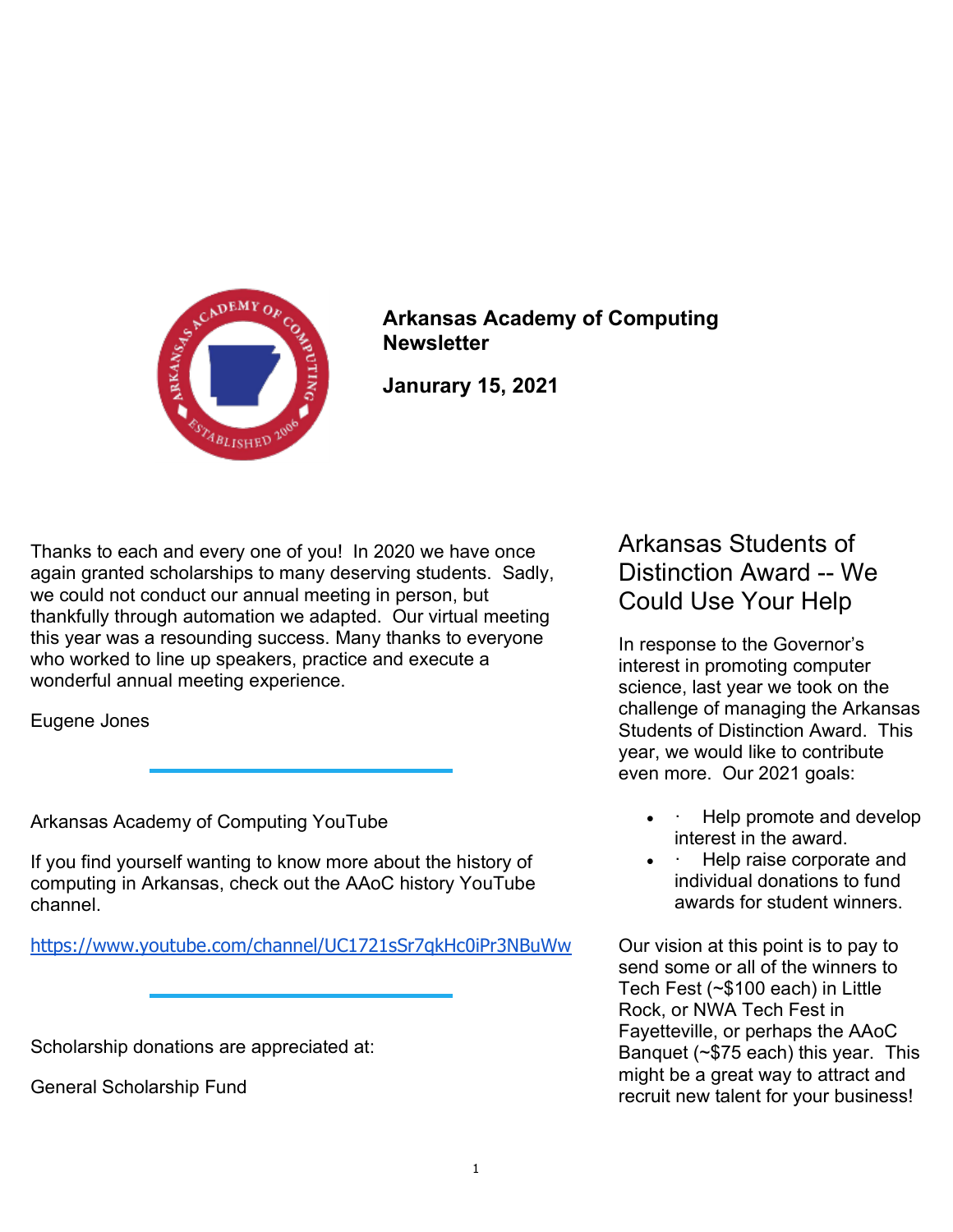#### https://www.arcf.org/giveonline/?fund=AAoC%20General%20Scholarship%20Fund

Dues can be paid at:

Dues Fund

https://www.arcf.org/giveonline/?fund=AAoC%20Membership%20Dues%20Fund

# Arkansas Academy of Computing

Scholarship Totals for 2020:

| <b>Arkansas State University</b> | \$2,000 |
|----------------------------------|---------|
| <b>Arkansas Tech University</b>  | \$1,500 |
| Henderson State University       | \$500   |
| *Ouachita Baptist University     | \$500   |
| Southern Arkansas University     | \$500   |
| lUA Little Rock                  | \$4,500 |
| <b>UA Monticello</b>             | \$500   |
| UA Pine Bluff                    | \$500   |
| <b>UAF CSCE</b>                  | \$3,000 |
| <b>UAF Walton College</b>        | \$4,000 |

If you are interested, please contact Carl (501-860-0141) or Eugene (501-231-8860).

## 2020 Scholarship Recipient

## Hassan Khanaferi Pour



At UCA, in addition to being a Residents Assistant, he also worked as a Research Assistant focusing on addressing data integrity problem in medical embedded systems at various abstraction levels (sensor-level, hardware design level, software level.) Hassan's area of research also included exploring techniques to simulate the human's tactile sensibility using microcontrollers like Arduino and Raspberry Pi boards. In the Fall of 2019, Hassan was selected to attend and give an oral presentation about his research at the INBRE conference in Fayetteville. In Summer 2019, he was hired as a Software Engineering Intern at Delphi Technologies where he was working on setting up software tools to support Volvo Power Electronics programs in the automotive industry. After his success in the internship, he got an extended offer from Delphi